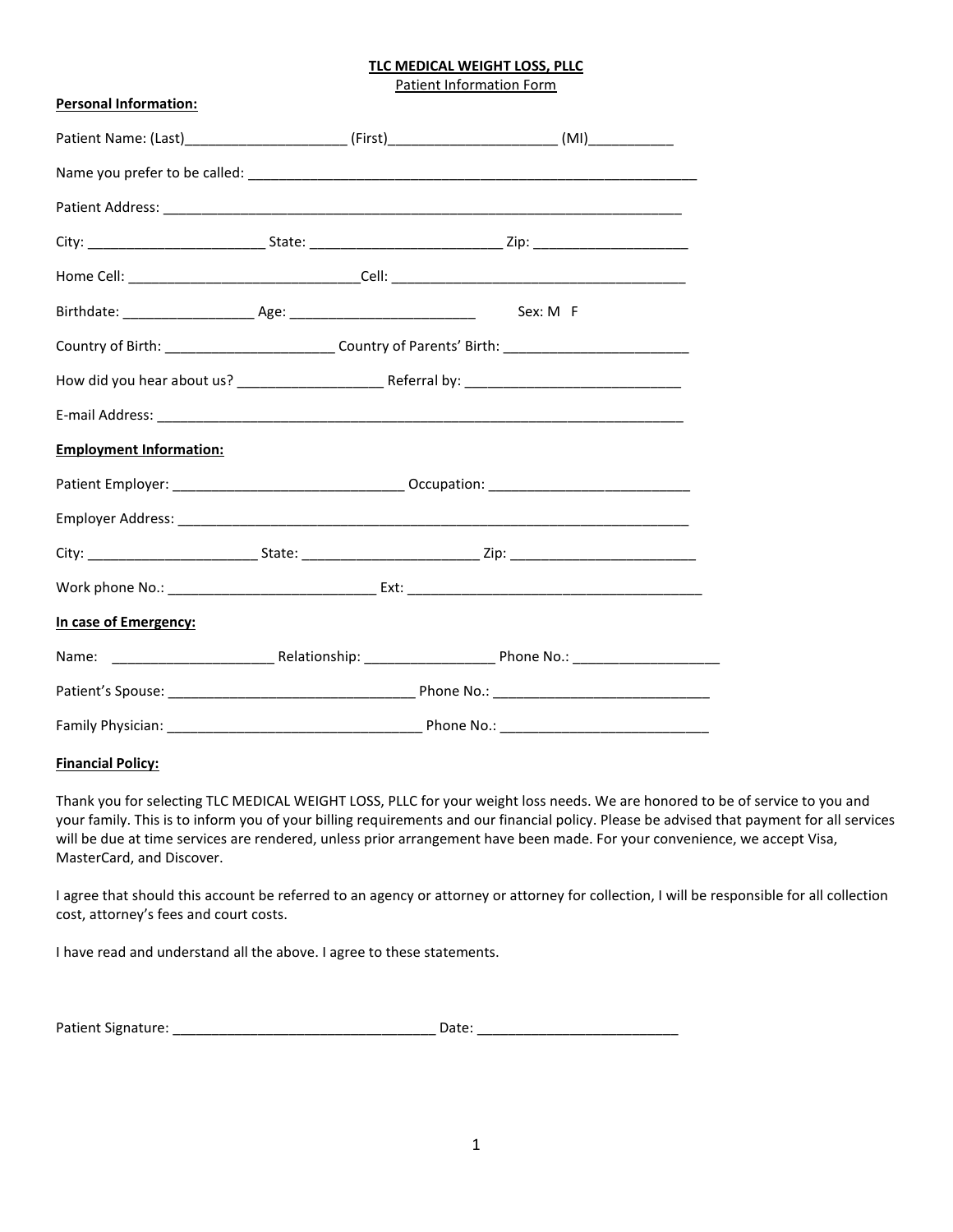# **PATIENT INFORMED CONSENT FOR OFF LABEL USE OF APPETITE SUPPRESSANTS**

## **TREATMENTS AND ALTERNATIVES:**

- I. I, \_\_\_\_\_\_\_\_\_\_\_\_\_\_\_\_\_\_\_\_\_\_\_\_\_\_\_\_\_\_\_\_\_\_\_\_\_ (patient), authorize the medical providers at TLC Weight Loss, to assist me in my weight reduction efforts. I understand treatment may involve, but is not limited to, the use of appetite suppressants for more than 12 weeks and when indicated in higher doses than the dose indicated in the appetite suppressant labeling. **PATIENT INITIALS**\_\_\_\_\_\_\_
- II. I have read and understand our provider's statement that follow: "Medications, including the appetite suppressants, have labeling worked out between the makers of the medication and the Food and Drug Administration. This labeling contains, among other things, suggestions for using the medication. The appetite suppressant labeling suggestions are generally based on shorter term studies (up to 12 weeks) using the dosage indicated on the labeling." **PATIENT INITIALS**

"As bariatric providers, we have found the appetite suppressants helpful for periods in excess of 12 weeks, and at times in larger doses than those suggested in the labeling. As providers, we are not required to use the medication as the labeling suggests, but we use the labeling as a source of information along with our own experience, the experience of our colleagues, recent longer term studies and recommendations of university based investigators. Based on these, we have chosen, when indicated, to use the appetite suppressants for longer periods of time and at times, in increased doses."

"Such usage has not been as systematically studied as the suggested labeling and it is possible, as with most other medications, that there could be serious side effects" (as noted below). **PATIENT INITALS**\_\_\_\_\_\_\_

"As bariatric providers, we believe the probability of such side effect is outweighed by the benefit of the appetite suppressant use for longer periods of time and when indicated in increased doses. However, you must decide if you are willing to accept the risks of side effects, even if they might be serious, for the possible help the appetite suppressants use in this manner may give."

I understand it is my responsibility to follow the instructions carefully and to report, to the provider treating me for my weight, any significant medical problems, that I think may be related to our weight control program, as soon as reasonably possible. **PATIENT INITIALS** \_\_\_\_\_\_\_

**VERY IMPORTANT:** I understand that losing weight may alter my hormones and I may become pregnant even if I have had difficulty conceiving in the past. I understand that if I do not wish to become pregnant it is my responsibility to prevent pregnancy.

# **PATIENT INITIALS \_\_\_\_\_\_\_\_\_**

I understand the purpose of this treatment is to assist me in my desire to decrease my body weight and to maintain this weight loss. I understand our continuing to receive the appetite suppressant will be dependent on our progress in weight reduction and weight maintenance. **PATIENT INITIALS**\_\_\_\_\_\_\_

I understand there are other ways and programs that can assist me in my desire to decrease my body weight and to maintain this weight loss. In particular, a balanced calorie counting program or an exchange eating program without the use of the appetite suppressant would likely prove successful if followed, even though I would probably be hungrier without the appetite suppressants. **PATIENT INITIALS \_\_\_\_\_\_\_**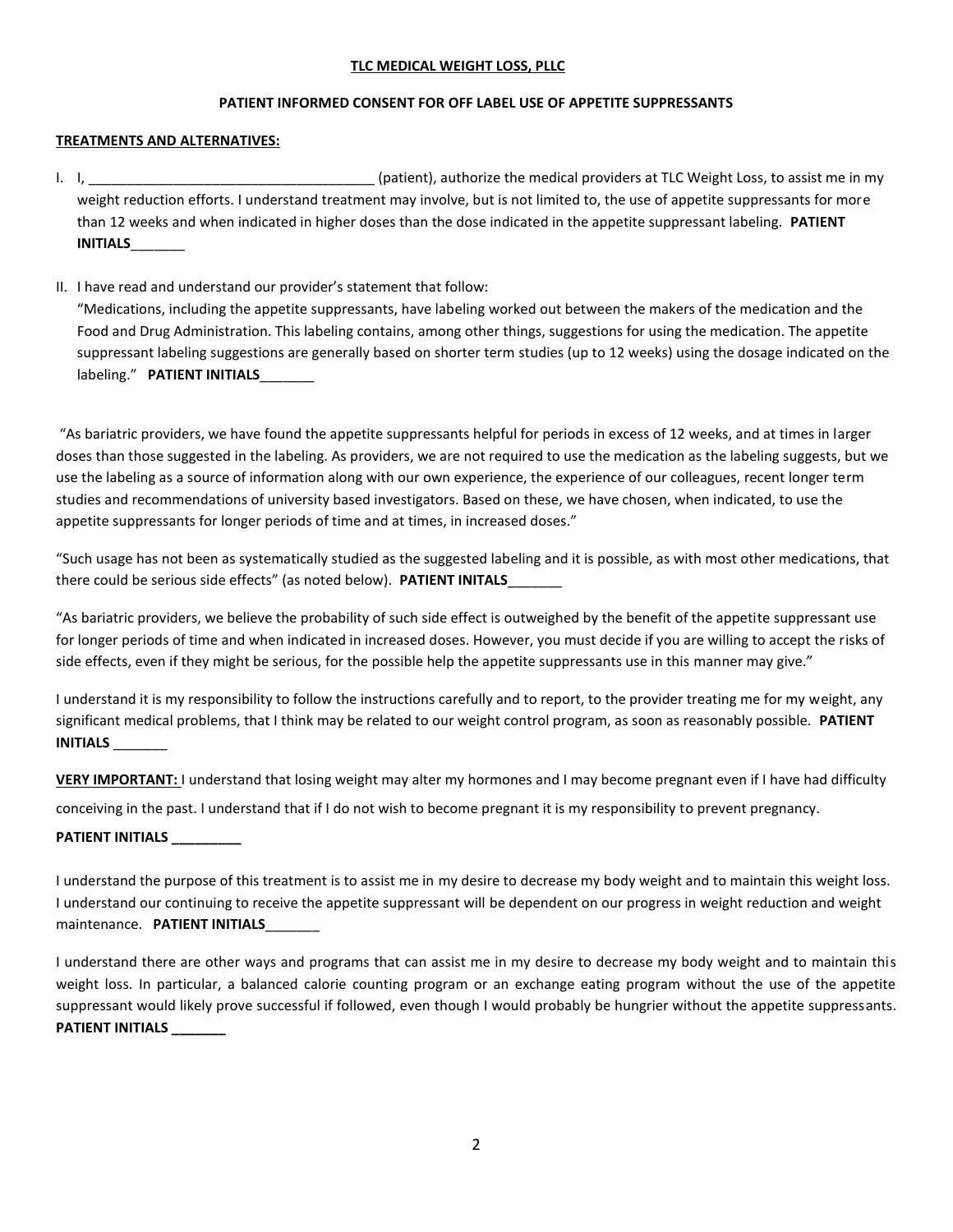## **Risks of Proposed Treatment:**

I understand this authorization is given with knowledge that use of the appetite suppressants for more than 12 weeks and in higher doses than the dose indicated in the labeling involves some risks and hazards. The more common include: nervousness, sleeplessness, headaches, dry mouth, weakness tiredness, psychological problems, medication allergies, high blood pressure, and rapid heartbeat and heart irregularities. Less common, but more serious, risks are primary pulmonary hypertension and valvular heart disease. These and other possible risks could, on occasion, be serious or fatal. **PATIENT INITIALS \_\_\_\_\_\_\_**

### **Risks Associated with Being Overweight or Obese:**

I am aware that there are certain risks associated with remaining overweight or obese. Among them are tendencies to high blood pressure, to diabetes, to heart attack and heart disease, and to arthritis of the joints, hips, knees, and feet. I understand these risks may be modest if I am not very much overweight but that these risks can go significantly the more overweight I am.

## **PATIENT INITALS \_\_\_\_\_\_\_**

#### **No Guarantees:**

I understand that much of the success of the program will depend on our efforts and that there are no guarantees or assurances that the program will be successful. I also understand that I will have to continue watching our weight all of our life if I am to be successful. **PATIENT INITIALS \_\_\_\_\_\_\_**

#### **Patient's Consent:**

I have read and fully understand this consent form and I realize I should not sign this form if all items have not been explained, or if any questions I have concerning them have not been answered to our complete satisfaction. I have been urged to take all the time I need in reading and understanding this form and in talking with our doctor regarding risks associated with the proposed treatment and regarding other treatments not involving the appetite suppressants. **PATIENT INITIALS** 

#### **WARNING**

IF YOU HAVE ANY QUESTIONS AS TO THE RISKS OR HAZARDS OF THE PROPOSED TREATMENT, OR ANY QUESTIONS WHATSOEVER CONCERNING THE PROPOSED TREATMENT OR OTHER POSSIBLE TREATMENTS, **ASK YOUR PROVIDER BEFORE SIGNING THIS CONSENT FORM. PATIENT INITIALS \_\_\_\_\_\_\_\_\_**

| Patient's Signature: | Date. |  |
|----------------------|-------|--|
|                      |       |  |
|                      |       |  |

| Witness's Signature: |  | Date: |
|----------------------|--|-------|
|----------------------|--|-------|

#### **Provider's Declaration:**

We have explained the contents of this document to the patient and have answered all the patient's related questions, and, to the best of our knowledge, we feel the patient had been adequately informed concerning the benefits and risks associated with the use of the appetite suppressants, the benefits and risks associated with alternative therapies and the risks of continuing in an overweight state. After being adequately informed, the patient has consented to therapy involving the appetite suppressants in the manner indicated above. A medication handout has been provided to the patient with extensive information about the prescription appetite suppressants and our recommendation for use of them.

| Signature: | 'dlt. |  |
|------------|-------|--|
|            |       |  |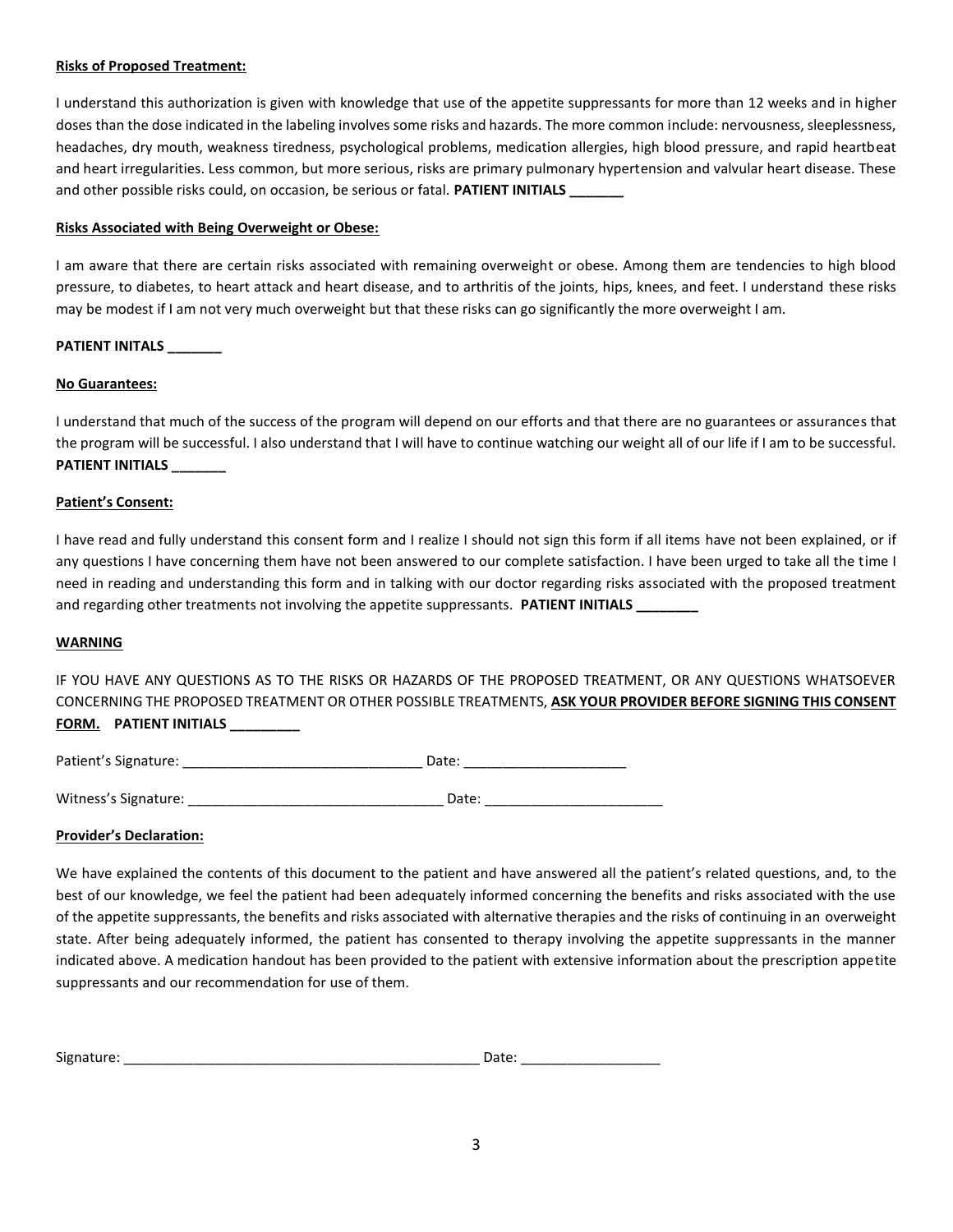# **Weight Loss Consumer Bill of Rights**

**WARNING:** Rapid weight loss may cause serious health problems. Rapid weight loss is weight loss of more than 1 ½ pounds to 2 pounds per week or weight of more than 1% of body weight per week after the second week of participation in a weight loss program. Qualifications of the provider are available upon request. You have the right to: ask questions about the potential health risk of this program and its nutritional content, psychological support and educational components, receive an itemized statement of the actual or estimated price of the weight loss program (including extra products, supplements, services, examinations and laboratory test), and/ or know the actual or estimated duration of the program.

I have read the above:

Patient's signature: example and the state of the Date:  $\Box$ 

# **NOTICE OF PRIVACY PRACTICE ACKNOWLEDGEMENT**

All patients have the right to have confidential care provided. All information, Medical or Social, whether written, spoken, electronic or computer generated, is to be held in strict confidence.

By signing below, you acknowledge receipt or availability of receipt of the TLC Medical Weight Loss Clinic, PLLC Notice of Privacy Practices. This notice explains how TLC Medical Weight Loss Clinic, PLLC may use and disclose your protected health information for treatment, and health care operation purpose. "Protected Health Information" means your personal health information found in your medical records. TLC Medical Weight Loss Clinic, PLLC reserves the right to change the notice from time to time. A copy or summary of the current notice is held in a binder in each clinic and is available to you at your request.

Your signature below acknowledges that you are aware that there is a privacy notice located in the clinic and available to you.

Patient signature: \_\_\_\_\_\_\_\_\_\_\_\_\_\_\_\_\_\_\_\_\_\_\_\_\_\_\_\_\_\_ Date: \_\_\_\_\_\_\_\_\_\_\_\_\_\_\_\_\_\_\_\_\_\_\_\_\_

Witness signature: \_\_\_\_\_\_\_\_\_\_\_\_\_\_\_\_\_\_\_\_\_\_\_\_\_\_\_\_\_\_ Date: \_\_\_\_\_\_\_\_\_\_\_\_\_\_\_\_\_\_\_\_\_\_\_\_\_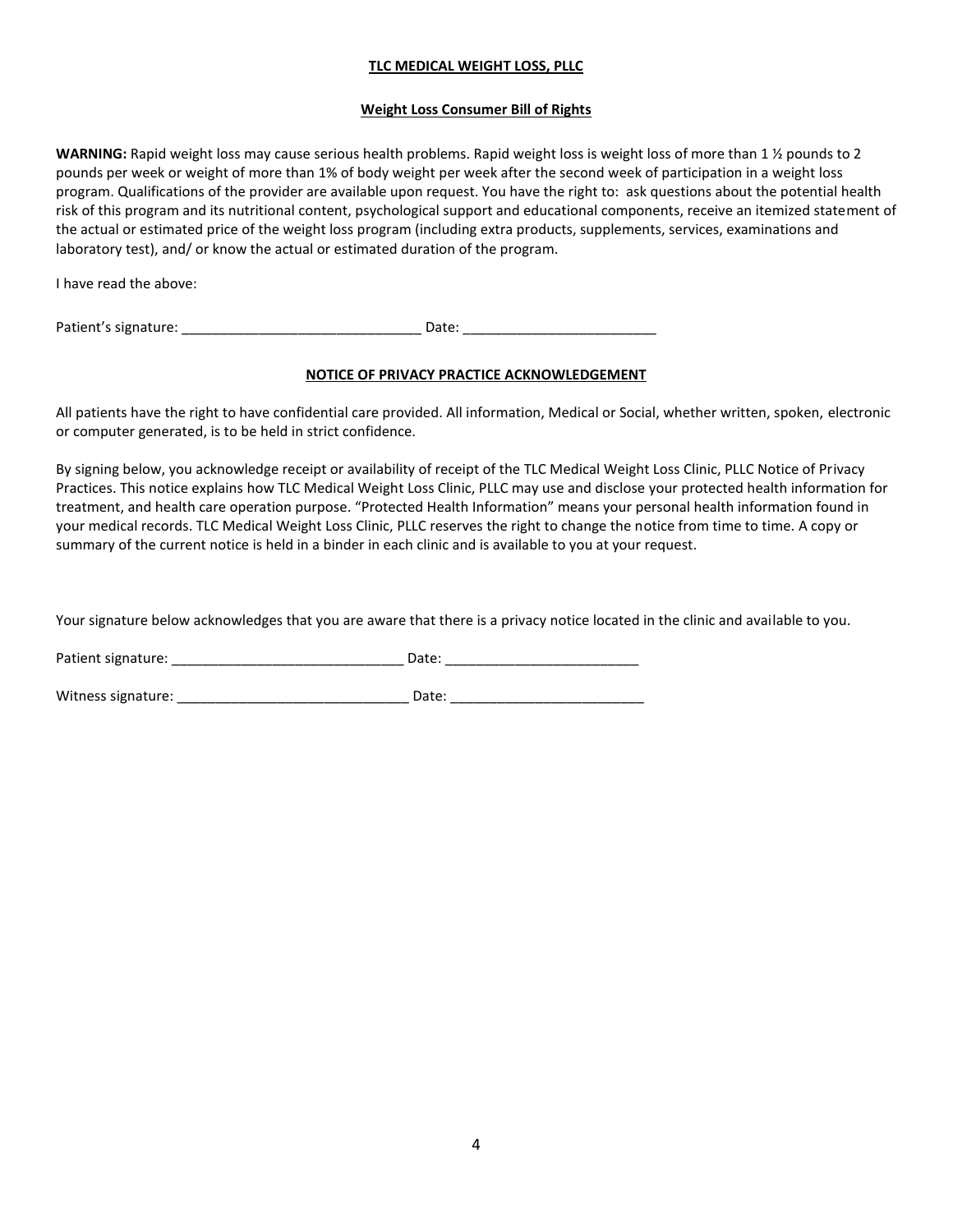## **REVIEW OF SYSTEMS**

|                  | <b>Gastrointestinal- NONE</b>      |                                                    |                      |                                       |        |                  |
|------------------|------------------------------------|----------------------------------------------------|----------------------|---------------------------------------|--------|------------------|
|                  |                                    | <b>General- NONE</b>                               | $\Box$               | Swallowing difficulties               |        | $\Box$ Heartburn |
|                  |                                    | Trouble<br>$\Box$                                  | $\Box$               | Change in appetite                    | ⊔      | Constipation     |
|                  | □<br>$\Box$                        | Weight loss or gair<br>Weakness                    | $\Box$               | Change in bowel habits                | $\Box$ | Diarrhea         |
|                  | $\Box$                             | sleeping                                           |                      | $\Box$ Rectal bleeding                |        |                  |
|                  |                                    | Fatigue                                            | $\Box$               | Yellow eyes or skin (jaundice)        | $\Box$ | Nausea           |
| <b>Head-NONE</b> |                                    |                                                    |                      |                                       |        |                  |
|                  | □                                  | Headaches                                          | <b>Vascular-NONE</b> |                                       |        |                  |
|                  | П                                  | Head injury                                        |                      |                                       |        |                  |
|                  |                                    |                                                    | □                    | Calf pain with walking (claudication) |        |                  |
| <b>Ear-NONE</b>  |                                    |                                                    | □                    | Leg cramping                          |        |                  |
|                  |                                    | $\Box$ Decreased hearing                           |                      |                                       |        |                  |
|                  | □                                  | Ringing in the ears (tinnitus)                     |                      | <b>Musculoskeletal-NONE</b>           |        |                  |
|                  | □                                  | Earache                                            |                      |                                       |        |                  |
|                  | П.                                 | Drainage                                           | $\Box$               | Muscle or joint pain                  |        |                  |
|                  |                                    |                                                    | $\Box$               | <b>Stiffness</b>                      |        |                  |
| Eye- NONE        |                                    |                                                    | □                    | Trauma                                |        |                  |
|                  | □                                  | Vision                                             |                      |                                       |        |                  |
|                  | □                                  | Glasses or contacts                                |                      | <b>Neurologic-NONE</b>                |        |                  |
|                  | □                                  | Blurry or double vision                            |                      |                                       |        |                  |
|                  |                                    | $\Box$ Flash light                                 | $\Box$               | Dizziness                             |        |                  |
|                  | □                                  | Glaucoma                                           |                      | $\Box$ Fainting                       |        |                  |
|                  |                                    |                                                    | $\Box$               | Seizures                              |        |                  |
| <b>Neck-None</b> |                                    | $\Box$                                             | <b>Numbness</b>      |                                       |        |                  |
|                  | □                                  | Lump                                               |                      |                                       |        |                  |
|                  | □<br>Pain<br><b>Endocrine-NONE</b> |                                                    |                      |                                       |        |                  |
|                  |                                    |                                                    |                      |                                       |        |                  |
|                  |                                    | <b>Respiratory- NONE</b>                           | $\Box$               | Heat or cold intolerance              |        |                  |
|                  |                                    | $\Box$ Cough (dry or wet, productive)              | $\Box$               | Frequent urination (polyuria)         |        |                  |
|                  | $\Box$                             | Shortness of breath (dyspnea)                      | $\Box$               | Thirst (polydipsia)                   |        |                  |
|                  |                                    | $\Box$ Wheezing                                    | $\Box$               | Change in appetite (polyphagia)       |        |                  |
|                  | $\Box$                             | Painful breathing                                  | □                    | Sweating                              |        |                  |
|                  |                                    |                                                    |                      |                                       |        |                  |
|                  |                                    | Cardiovascular- NONE                               |                      | <b>Psychiatric-NONE</b>               |        |                  |
|                  | □                                  | Chest pain or discomfort                           | $\Box$               | Nervousness                           |        |                  |
|                  | $\Box$                             | Tightness                                          |                      |                                       |        |                  |
|                  |                                    | $\Box$ Palpitation                                 | □                    | <b>Memory Loss</b>                    |        |                  |
|                  |                                    | $\Box$ Shortness of breath with activity (dyspnea) | □                    | Depression                            |        |                  |
|                  | □                                  | Swelling in feet or hands (edema)                  |                      |                                       |        |                  |
|                  | $\Box$                             | Difficult breathing lying down (orthopnea)         |                      |                                       |        |                  |
|                  |                                    |                                                    |                      | Date of latest EKG ___________        |        |                  |
|                  |                                    |                                                    |                      | Date of latest Echocardiogram         |        |                  |

# **\*PATIENT PLEASE FILL THIS OUT TO LET US KNOW IF YOU HAVE ANY PROBLEMS WITH ANY OF THESE SYSTEMS**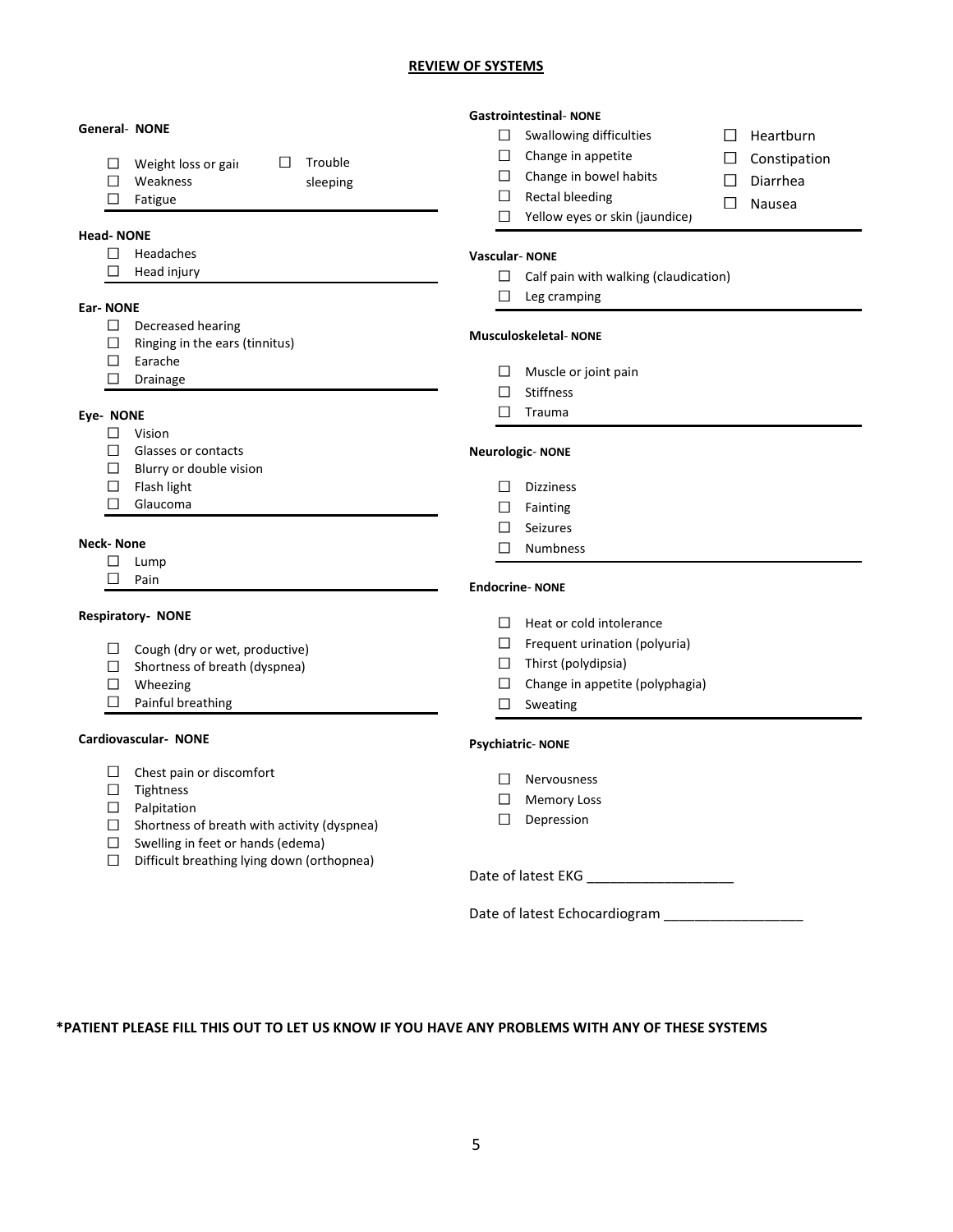**PATIENT**: Please initial beside each statement that you DO NOT have these conditions

| I DO NOT currently have hyperthyroidism                                                                                                                                                                                                                      |
|--------------------------------------------------------------------------------------------------------------------------------------------------------------------------------------------------------------------------------------------------------------|
| DO NOT Currently have and never have been treated for glaucoma (a condition of increases pressure in the eyes)                                                                                                                                               |
| I DO NOT currently have and never have been treated for heart/ cardiovascular disease                                                                                                                                                                        |
| I AM NOT taking MAOI inhibitor (an old type of antidepressant) NOR have I taken them in the past 14 days                                                                                                                                                     |
| I DO NOT Currently have and never had arteriosclerosis (hardening of the arteries)                                                                                                                                                                           |
| I DO NOT Currently have and have never treated for moderate or severe hypertension (high blood pressure)                                                                                                                                                     |
| I DO NOT Currently have and have never been treated for anxiety disorder or agitation, bipolar disorder.                                                                                                                                                     |
| I DO NOT Currently have and have never been in treatment for nor do I have a history of drug abuse                                                                                                                                                           |
| I AM NOT currently pregnant, nor do I plan to become pregnant while under medical treatment at TLC MEDICAL WEIGHT<br>LOSS, PLLC and I am taking precautions to not get pregnant at this time.                                                                |
| I am currently NOT breastfeeding                                                                                                                                                                                                                             |
| VERY IMPORTANT: I understand that losing weight may alter my hormones and I may become pregnant even if I have had<br>difficulty conceiving in the past. I understand that if I do not wish to become pregnant it is my responsibility to prevent pregnancy. |
| I AM NOT currently taking any other prescriptions appetite suppressant or diet medication                                                                                                                                                                    |
| Patient Signature:<br>Date:                                                                                                                                                                                                                                  |

Witness: \_\_\_\_\_\_\_\_\_\_\_\_\_\_\_\_\_\_\_\_\_\_\_\_\_\_\_\_\_\_\_\_\_\_\_ Date: \_\_\_\_\_\_\_\_\_\_\_\_\_\_\_\_\_\_\_\_\_\_\_\_\_\_\_\_\_\_\_\_\_\_\_\_\_